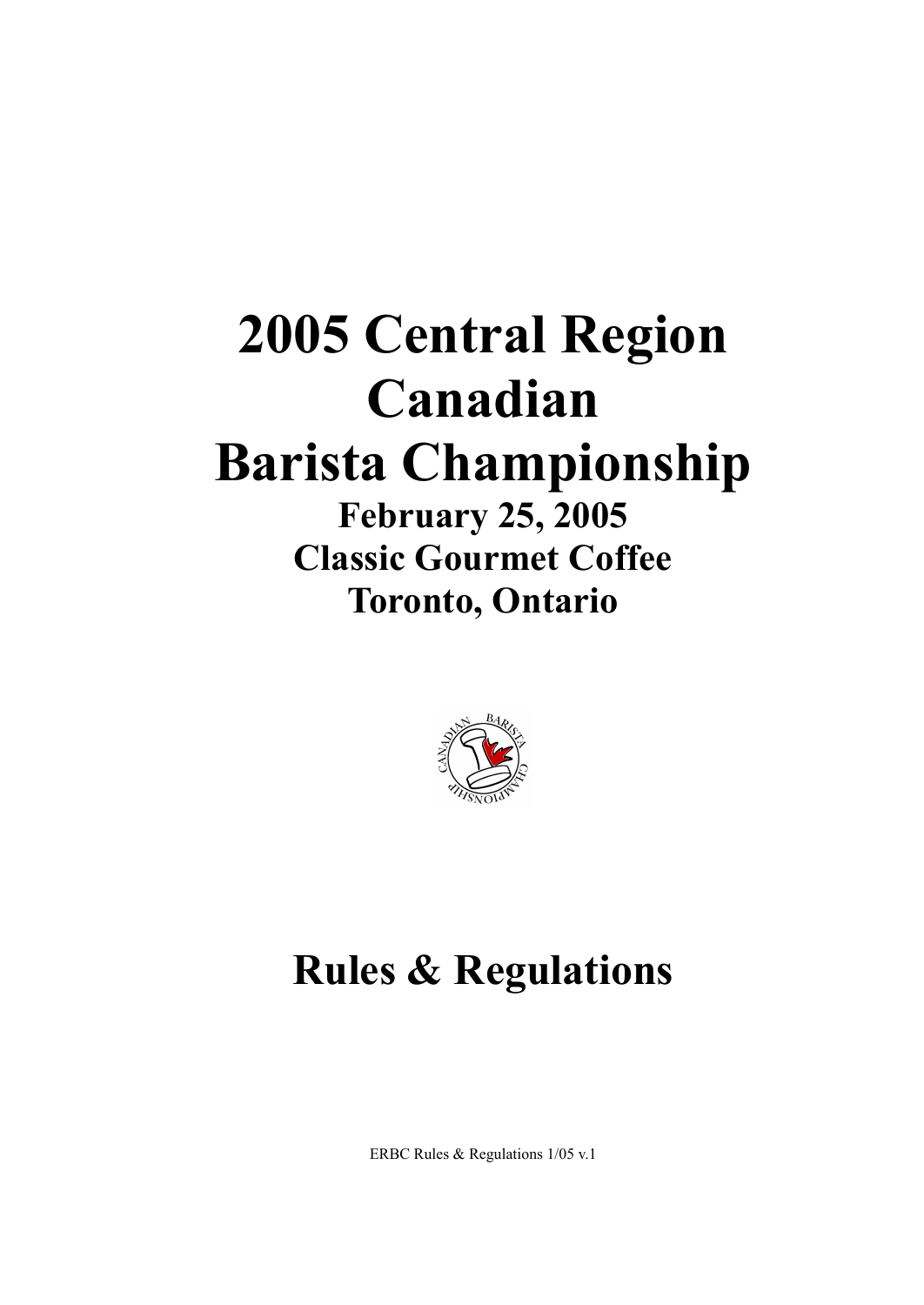# **Rules of the Central Region Canadian Barista Championships (CRCBC)**

Participation in the 2005 CRCBC is \$75 per participant and each participant will carry their own expenses for travel, accommodations, and other related expenses.

The competition will be open to two competitors from each café/roaster/business representing only him/herself and his/her café/roaster/business. *Since this is a Canadian Regional Competition only the Provinces of Manitoba and Ontario are eligible to compete in this event. The winner of this regional competition will be secured a slot in the Semifinal Round of the 2005 Canadian Barista Championship in Toronto. Any barista may compete in this competition, but only Canadian citizens can continue on to represent Canada in the WBC.*

A contestant must be in possession of *a passport* of Canada or have had prior *24 months of documented employment or scholastic curriculum* in Canada. In case of multiple passports, the contestant has to *choose Canada for the 2005-year* and then qualify through the CBC national championship to be eligible for the WBC.

# **I. Application for Participation**

Baristas who want to participate in the CRCBC must complete a *Canadian Barista Registration Form* online: CBC website: [www.coffee-expo.com](http://www.coffee-expo.com).

Verification of all entrants will be made before registration acceptance. Confirmation will occur through email or fax. Concurrently, a time schedule for barista participation will be compiled and presented. The time schedule and list of participants will also be made available at the Barista Precompetition Meeting and the CRCBC Judges Precompetition Meeting.

# **II. Competition**

During a period of not more than 15 minutes, each competitor will serve the four sensory judges four identical single espressos, four identical cappuccini and four identical espresso-based *alcohol free* signature beverages of their own.

The order in which the beverages are served is the choice of the competitor, but beverages *in the same category* must be *served at the same time*.

Within the timeframe, the competitors may produce as many beverages as they like. Only the sensory judges evaluate the beverages that are served.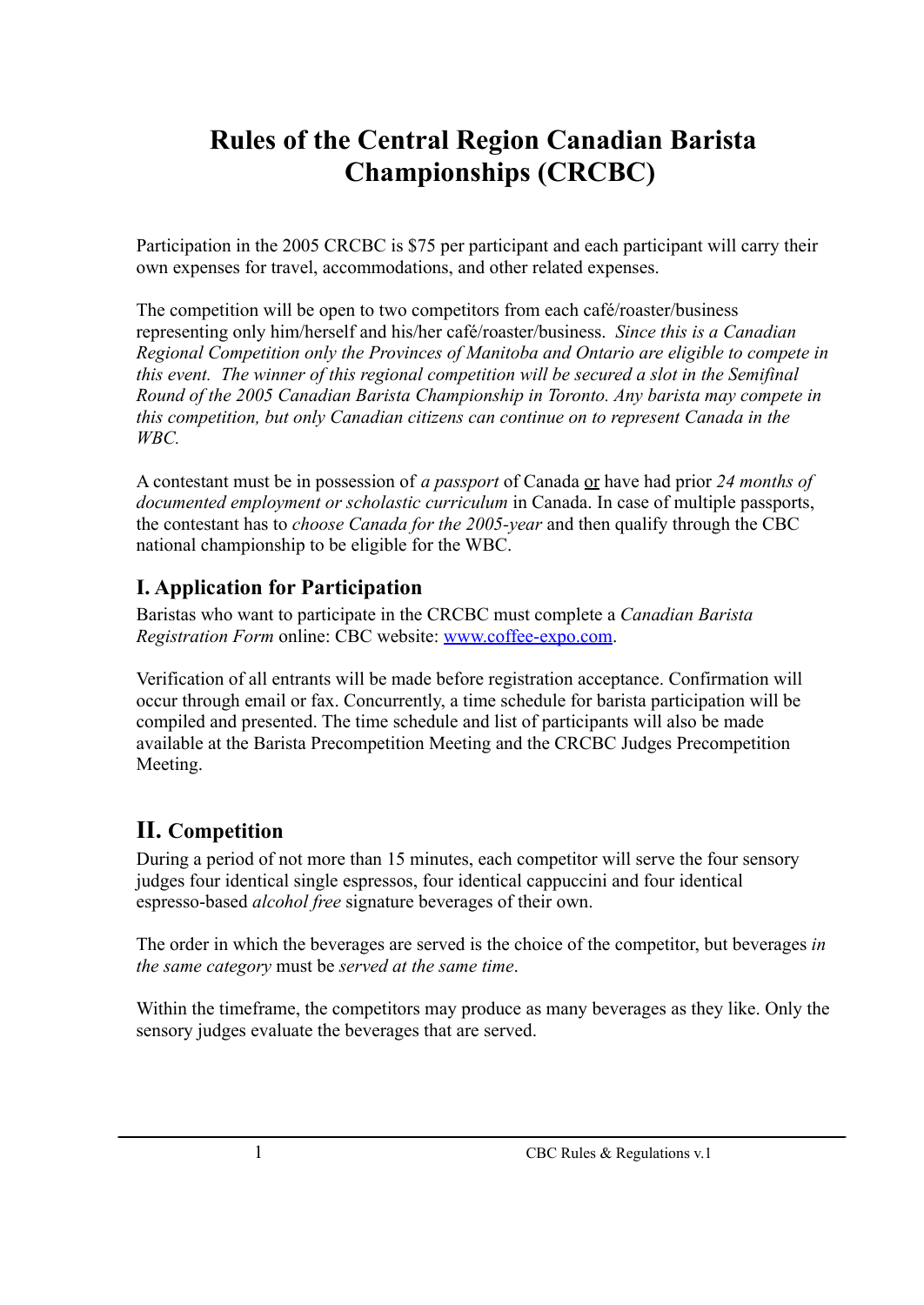# **III. Time Standards**

Competition time begins the moment the *barista presses the timer*. If the last beverage is served to the judges before the 15 minutes of competition time are up, time will be stopped upon signal from the barista. The barista has the option of finishing at 15 minutes if desired.

If the barista is not completely finished with the presentation within the 15-minute timeframe, he/she will be allowed to proceed, though *marks will be deducted* from sensory judges score sheets according to Table 1. If the barista exceeds two minutes overtime, he / she will be allowed to complete their presentation although they will be disqualified.

| Time overdue     | Points deducted from the final |  |  |  |  |
|------------------|--------------------------------|--|--|--|--|
|                  | score                          |  |  |  |  |
| 1-30 seconds     | 5 Points                       |  |  |  |  |
| $31-60$ seconds  | 10 Points                      |  |  |  |  |
| 61-90 seconds    | 15 Points                      |  |  |  |  |
| $91-120$ seconds | 20 Points                      |  |  |  |  |
| 2 minutes        | The barista is disqualified    |  |  |  |  |

**Table 1** Points to be deducted from the total score when timeframe is exceeded.

Maintenance of proper and accurate times as well as administration of the overall competition area is the responsibility of the CRCBC officials.

# **IV. Coaching**

Coaching from the sideline is not allowed during the competition. If the Barista has forgotten some of hers/his equipment, accessories etc. they have to get it themselves, it is not to be delivered by supporters, audience or team members. This is reason for *disqualification*.

An official coach/trainer must be designated in order to clarify whom the respective coach/trainer is for each competitor, to avoid "back-door" coaching. This coach/trainer is then barred from participating as a judge at this event.

# **V. Ingredients**

The competitor is allowed to use any ingredient (except alcohol), which is needed to create the personal signature drink.

The drink and its ingredients should preferably be produced during the competition time. This will produce higher scores.

The competitors must bring all ingredients needed themselves to the stage area and assigned station.

# **VI. Servings**

The Sensory judges are instructed to stand at a serving table in the competition area. The Technical judges will be positioned near the competitor's workstation. All beverages must be served at this table. Designated runners clean the serving table.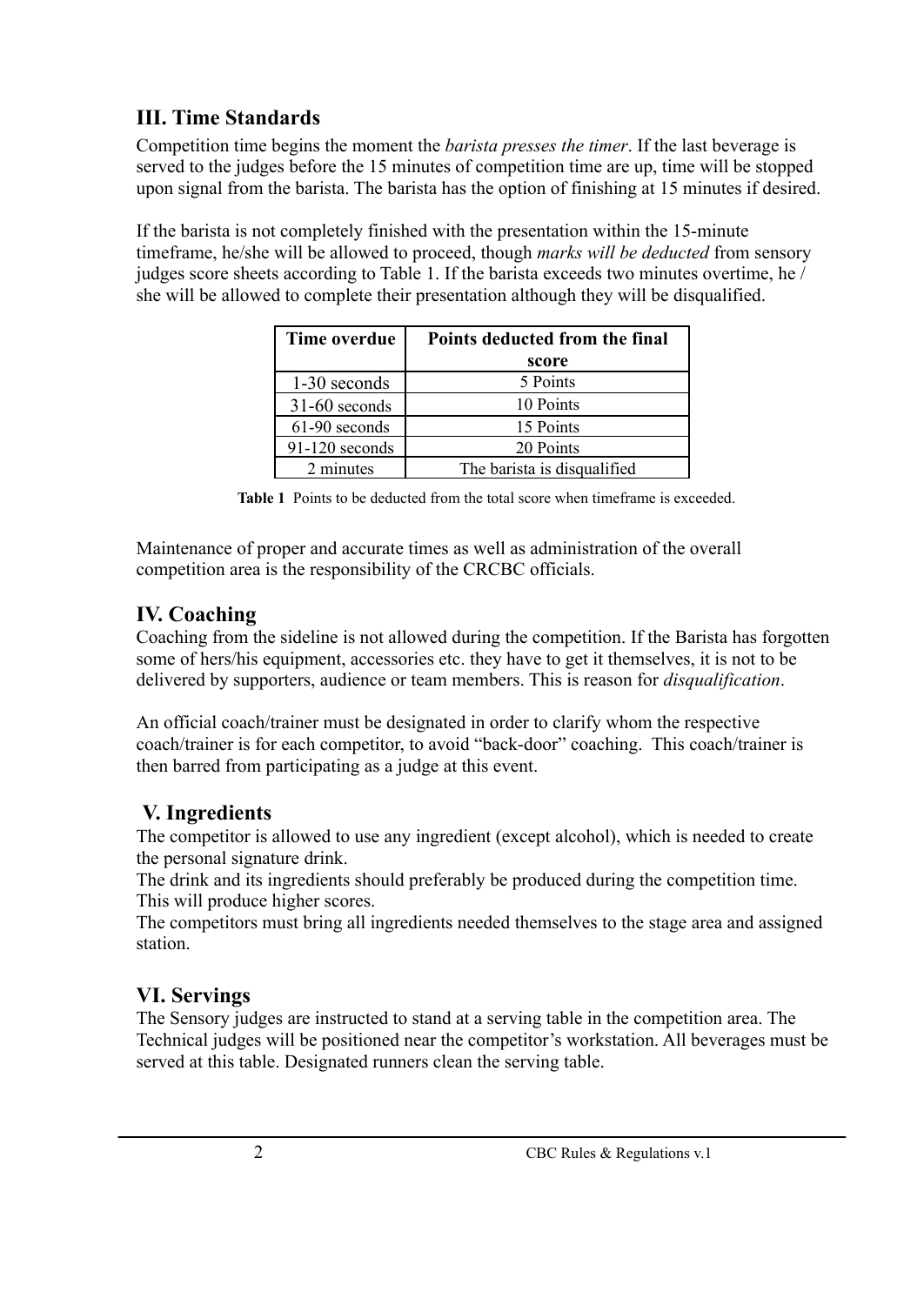# **Competition Procedures**

#### **I. Machine Assignment**

The physical framework for the competition consists of a stage with three competition stations, each of which is assigned station number one, two or three. The competitors are, by lottery, assigned a competition time and a competition station. Information about competition time and station will be relayed to baristi at the Barista Precompetiton meeting.

## **II. Competition Process**

During the competition, the following seven judges will assess the barista: one head judge, four sensory judges and two technical judges. Evaluation will only be compiled based on competition performance and not the preparation or clean up, although the competitor must leave the station in an acceptably clean condition for the next competitor.

## **III. Criteria**

The CRCBC Representatives defines specific criteria upon which the competitors are to be judged, all of which is available on the CBC Website. Including following criteria:

● **Taste evaluation**

Points will be awarded for the individual beverage based on raw materials used and style of beverage. Emphasis will be placed on the *harmony between sweetness, bitterness, acidity, and aromatic* impression. The individual competitors are advised to *present verbally* to the judges the material used and the philosophy behind their beverage.

#### ● **Beverage presentation**

Points will be awarded based on the *visual presentation* of the beverages, including but not limited to cups, glasses, accessories, table settings and above all, the beverage served.

#### ● **Barista Technique**

Points will be awarded based on the competitor's *general barista technique and skill*. This implies understanding and use of the espresso machine, grinder, etc., which includes but not limited to neatness, blearing, control of panels, and successful completion within the 15-minute timeframe, etc.

#### ● **Personal Presentation**

Points will be awarded based on the barista's *personal appearance* and appropriate clothing in relation to audience, the competition itself, customer relation, e.g., judges, personal charisma, etc. Barista may bring his/her own music on CD/DVD to be played during their performance period.

### **IV. Cleaning the working station**

A barista *can be disqualified* if she/he does not clean up the working station according to the standards determined by the CBC/WBC standards.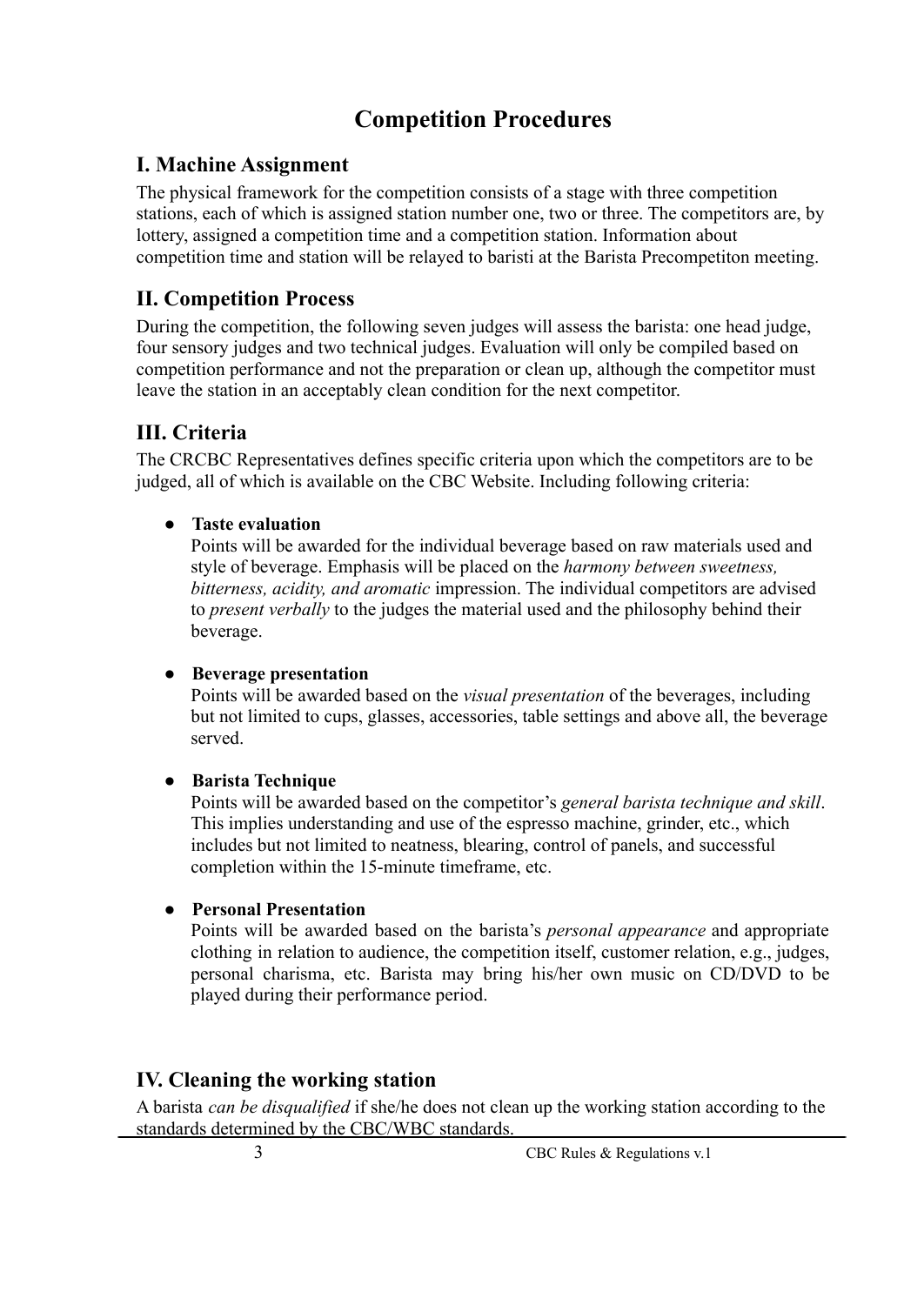Runners on the stage will clean the serving table when a spoon is placed in the cup/glass by all sensory judges or when signaled to do so by the Head Judge.

## **V. Competition**

During the *competition time* the competitor can be interviewed by a MC either directly in English or through an interpreter. The interview is broadcast during the actual competition time. If a translator is needed, the barista must inform the CRCBC organizers of such before performance. The interpretation will be a strict translation of the barista's verbalizations. The competitor has the right to decline an interview without jeopardizing her / her score. The barista may opt to do a planned personal verbalization during the performance period but must contact the MC before his/her performance. It is recommended that the barista attempt to verbalize some aspects of their performance as this will be reflected in scoring.

## **VI. Competition Flow**

A barista's entire competition time is 45 minutes in length. The 45 minutes are divided as follows:

- 15 minutes preparation time
- 15 minutes performance time
- 15 minutes clean up time

The competitor will begin his/her 15 minutes of preparation time upon signal from the MC or timekeeper. The barista may not exceed the 15 minutes of preparation time. After completion of the 15 minutes of preparation time, the barista will be kindly asked to step back from the station area to await the judges.

When the judges are ready to begin, the barista will signal the start of his/her 15-minute competition time and activate the time clock.

When the barista presses the time button the presentation is complete, the clock will be stopped and the MC and/or the timekeeper will inform judges. There will be a five-minute delay between the first barista's competition time and the second

barista's preparation time. The judges use this time delay to complete their written evaluation of the first barista's competition performance. At this time, the head judge will collect score sheets to verify completion and will hand them to the designated scorer.

### **VI. Competition Flow (cont.)**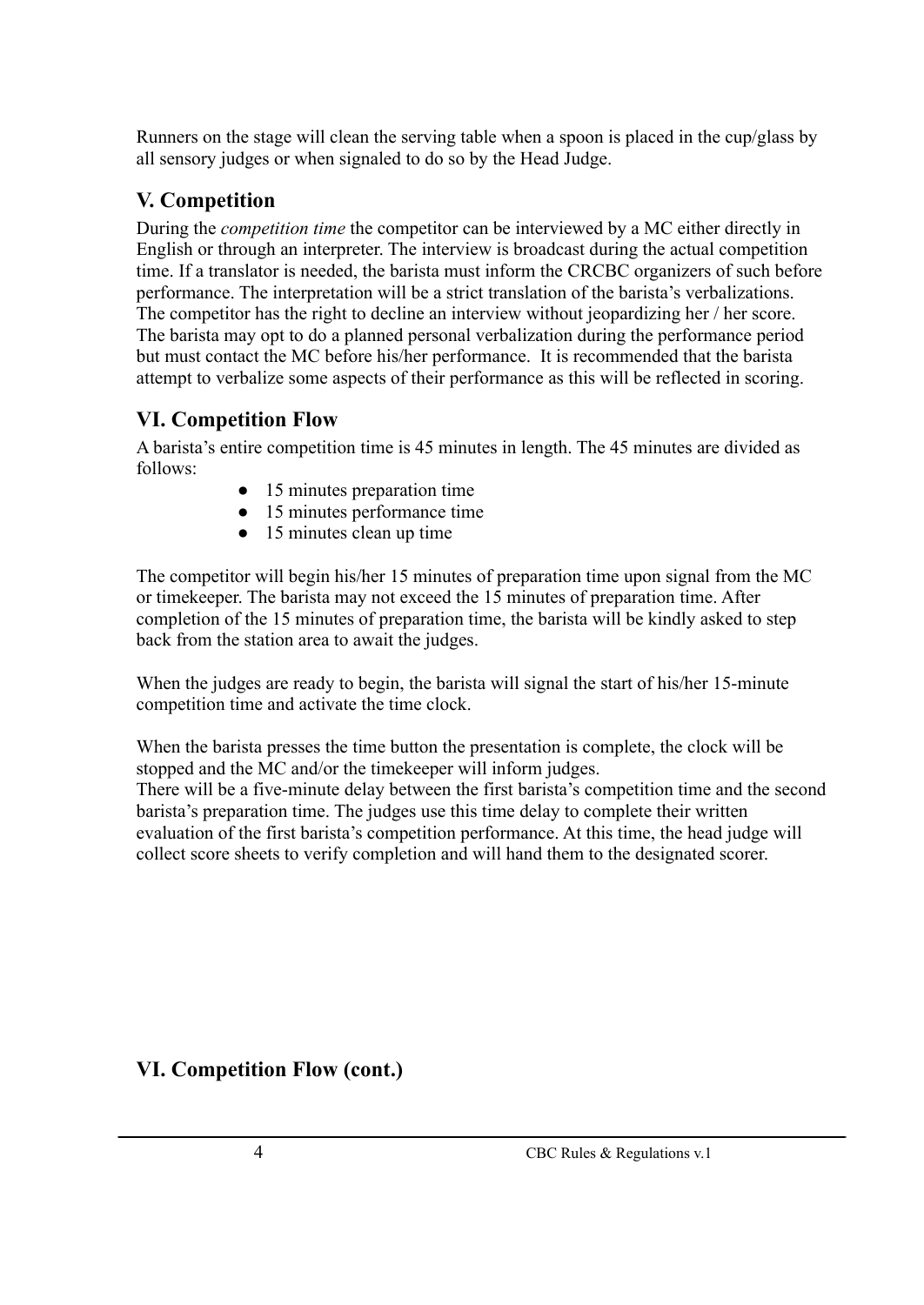After the judges complete their evaluations, the second barista will be instructed to begin their 15-minute performance time. The third competitor will wait five minutes and then begin upon instruction from the timekeeper begin their preparation time. The first barista will begin their clean-up time immediately following completion of their competition performance. (See Table 2.)

| <b>Station #1</b> |  |
|-------------------|--|
|-------------------|--|

**Station #1 Station #2 Station #3**

| 1 <sup>st</sup> | 15 min preparation           |                            |              |                           |            |                    |                                          |                 |
|-----------------|------------------------------|----------------------------|--------------|---------------------------|------------|--------------------|------------------------------------------|-----------------|
| <b>Barist</b>   | 15 min competition           |                            | 2nd          | 15 min preparation        |            |                    |                                          |                 |
| $\mathbf{a}$    |                              |                            | <b>Baris</b> | (start: 5 min within      |            |                    |                                          |                 |
|                 |                              |                            | ta           | #1's competition          |            |                    |                                          |                 |
|                 |                              |                            |              | time)                     |            |                    |                                          |                 |
|                 | Barista:<br>$15 \text{ min}$ | Judges:<br>5 min           |              | 15 min competition        |            | 3rd                | 15 min preparation                       |                 |
|                 | clean up                     | evaluatio                  |              |                           |            | <b>Baris</b><br>ta | (start: 5 min within<br>#2's competition |                 |
|                 |                              | n                          |              |                           |            |                    | time)                                    |                 |
| 4th             | 15 min preparation           |                            |              | <b>Barista</b><br>Judges: |            |                    | 15 min competition                       |                 |
| <b>Barist</b>   | (start: 5 min within         |                            |              |                           | 5 min      |                    |                                          |                 |
| a               | #3's competition             |                            |              | $15 \text{ min}$          | evaluation |                    |                                          |                 |
|                 | time)                        |                            |              | clean                     |            |                    |                                          |                 |
|                 |                              |                            |              | up                        |            |                    |                                          |                 |
|                 | 15 min competition           |                            | 5th          | 15 min preparation        |            |                    | Barista:                                 | Judges:         |
|                 |                              |                            | <b>Baris</b> | (start: 5 min within      |            |                    | 15 min                                   | $5 \text{ min}$ |
|                 |                              |                            | ta           | #4's competition          |            |                    | clean up                                 | evaluatio       |
|                 |                              |                            |              | time)                     |            |                    |                                          | n               |
|                 | Barista:                     | Judges:<br>$5 \text{ min}$ |              | 15 min competition        |            | 6th                | 15 min preparation                       |                 |
|                 | $15 \text{ min}$<br>clean up | evaluatio                  |              |                           |            | <b>Baris</b><br>ta | (start: 5 min within<br>#5's competition |                 |
|                 |                              | n                          |              |                           |            |                    | time)                                    |                 |
|                 |                              |                            |              | <b>Barista</b>            | Judges:    |                    | 15 min competition                       |                 |
|                 |                              |                            |              |                           | 5 min      |                    |                                          |                 |
|                 |                              |                            |              | 15 min                    | evaluation |                    |                                          |                 |
|                 |                              |                            |              | clean                     |            |                    |                                          |                 |
|                 |                              |                            |              | up                        |            |                    |                                          |                 |
|                 |                              |                            |              |                           |            |                    | Barista:                                 | Judges:         |
|                 |                              |                            |              |                           |            |                    | $15 \text{ min}$                         | 5 min           |
|                 |                              |                            |              |                           |            |                    | clean up                                 | evaluatio       |
|                 |                              |                            |              |                           |            |                    |                                          | n               |

**Table 2 Competition Flow Chart**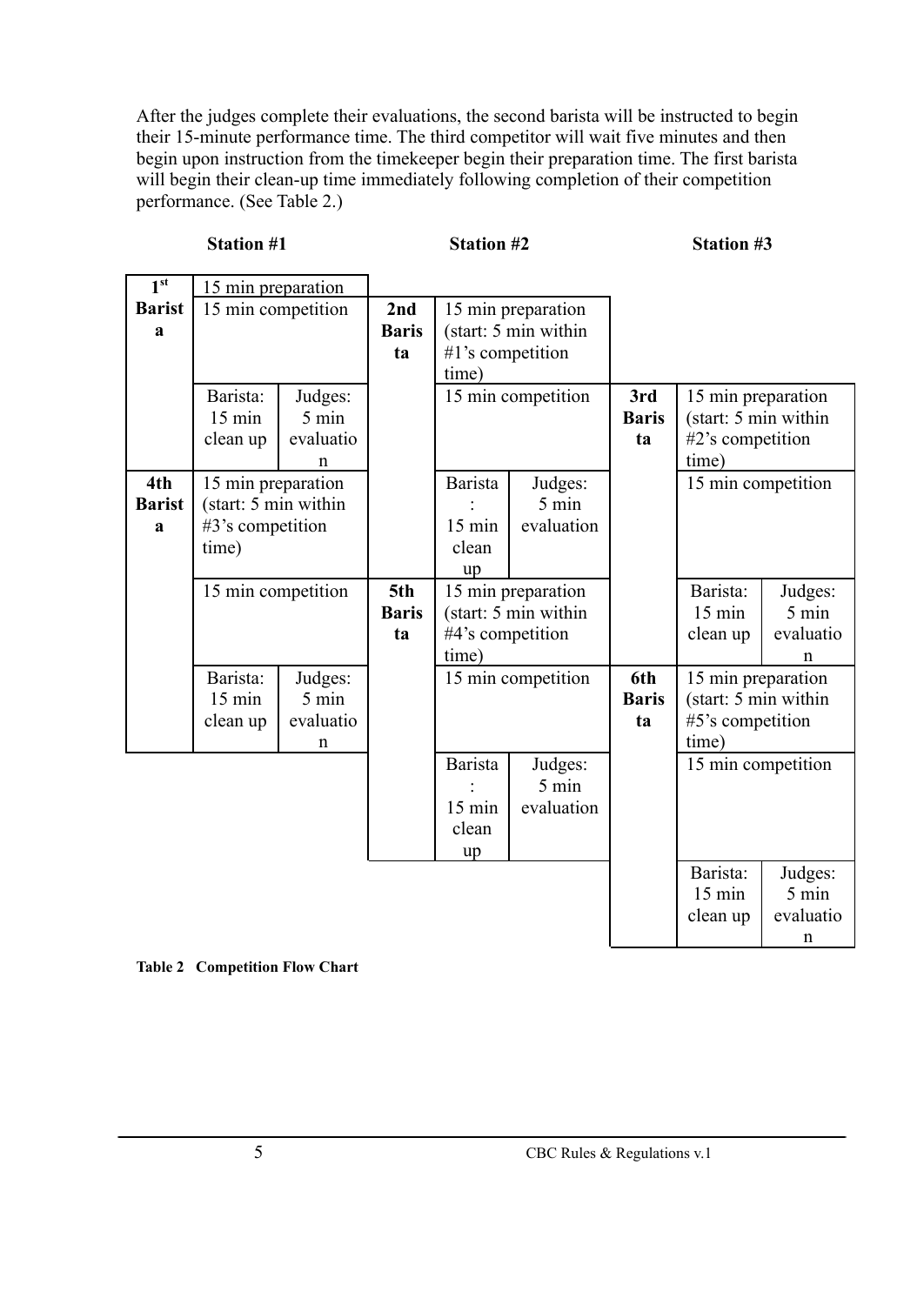## **VII. Areas or Zones**

The physical frame of the competition will consist of the following areas:

#### ● **Backstage**

This area is reserved for baristas, their designated coaches and officials and/or other specially authorized persons. The number of people backstage is limited. The area will contain storage ice freezers and tables for the barista's raw materials/ingredients /accessories/machinery, etc. CRCBC judges must avoid this area prior to and during competition.

#### **● Preparation Area**

An area next to the stage/competition area will be designated as the preparation area which only stage-authorized persons are allowed access. These include but are not limited to: baristas who are about to begin preparation time; the barista's assistant; and ERBC officials.

#### ● **Stage/Competition Area**

Only authorized persons are allowed to enter the competition area.

#### ● **Practice Area ( same as Stage/Competition Area )**

An area will be reserved for the baristas and will be equipped with three espresso machines identical to the competition machines. Here, barista's can practice for competition, make last minute adjustments or just get familiar with the type of espresso machine used in the competition. All baristi will be assigned a Practice Period at the CRCBC Barista Precompetition Meeting or prior to competition.

#### ● **Media**

This area is restricted to journalists and authorized officials.

#### ● **Show Production & Audio Visual**

This area is restricted to audiovisual and show production personnel.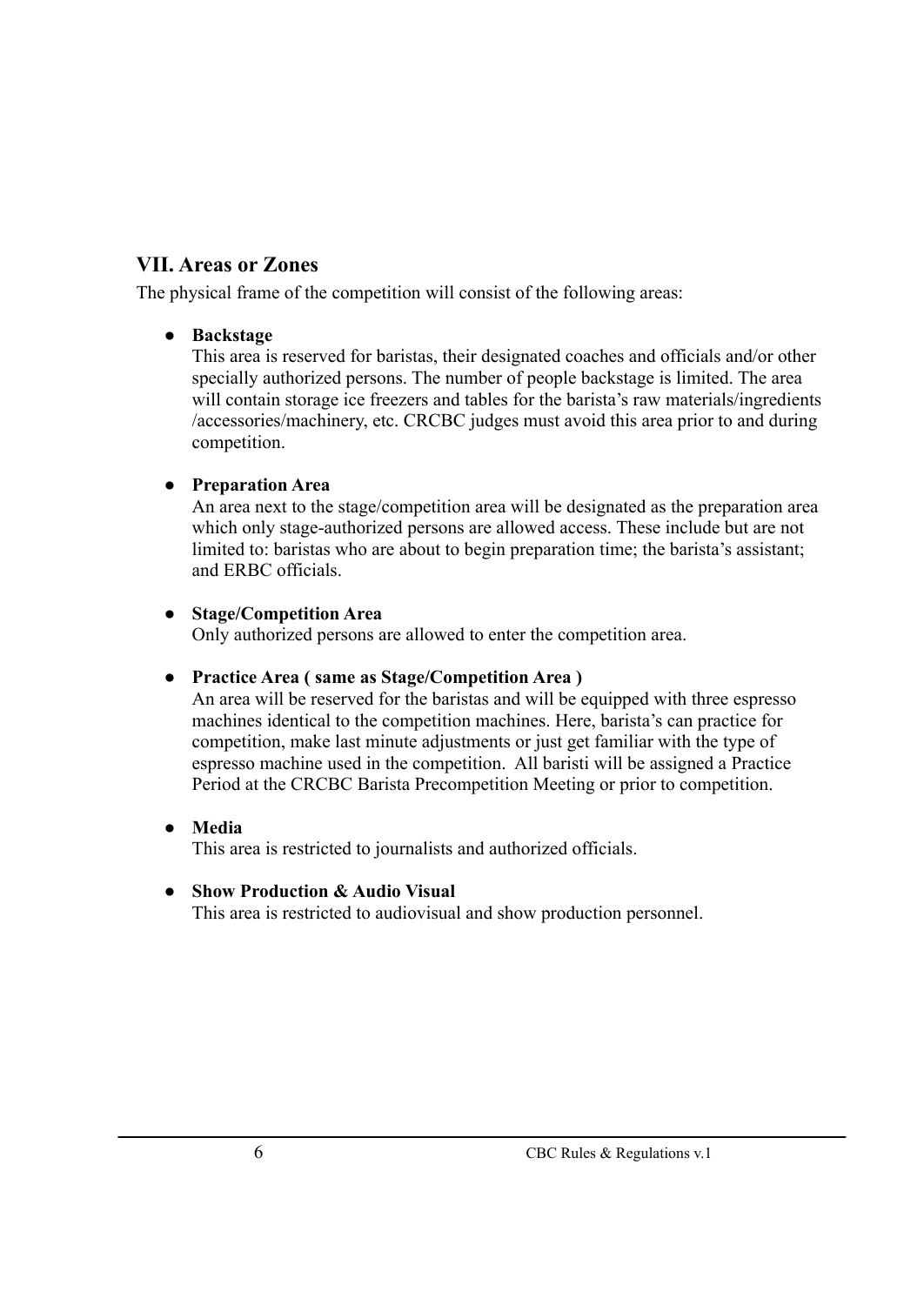# **Raw Materials, Accessories and Machines**

The entire competition area will have three identical customized espresso machines, one per each of three stations.

Besides the espresso machine, each station will contain at least the following equipment:

- A competition station: steel or strong wooden working table measuring 180 cm x 90 cm x 90 cm/6 ft. x 3 ft x 3 ft. (the espresso machine is placed on this table)
- Ice Container
- One grinder
- One trolley/cart to be used during preparation time. (optional)
- Three electrical plugs for any additional personal equipment
- Sensory judge presentation table, (or up to three separate presentation tables) Measuring approximately 120 cm x  $90 \text{ cm}$  x  $105 \text{ cm}$  / 4 ft. x 3 ft. x 3.5 ft.

The individual competitor may use any raw material or accessory including coffee, syrup, cups, glasses, sugar, spices, milk products, herbs, grinders, etc. *No accessories are provided*.

Some basic materials (such as milk) will be provided by the organizers and their sponsors. The barista can voluntarily make use of these materials. It is recommended, however, that each barista bring all accessories needed for their presentation, such as cups, glasses, spoons, herbs, espresso, tray, grinders, etc.

### **I. Criteria regarding modifications on machinery**

No modifications to equipment are allowed. This includes steam tips and filter baskets. All steam tips will be 4 holed type and filter baskets will be double shot capacity.

# **II. Precompetition Espresso Machine Evaluation**

All competition espresso machines will be checked by a certified technician prior to the event and certified by the CRCBC event coordinator.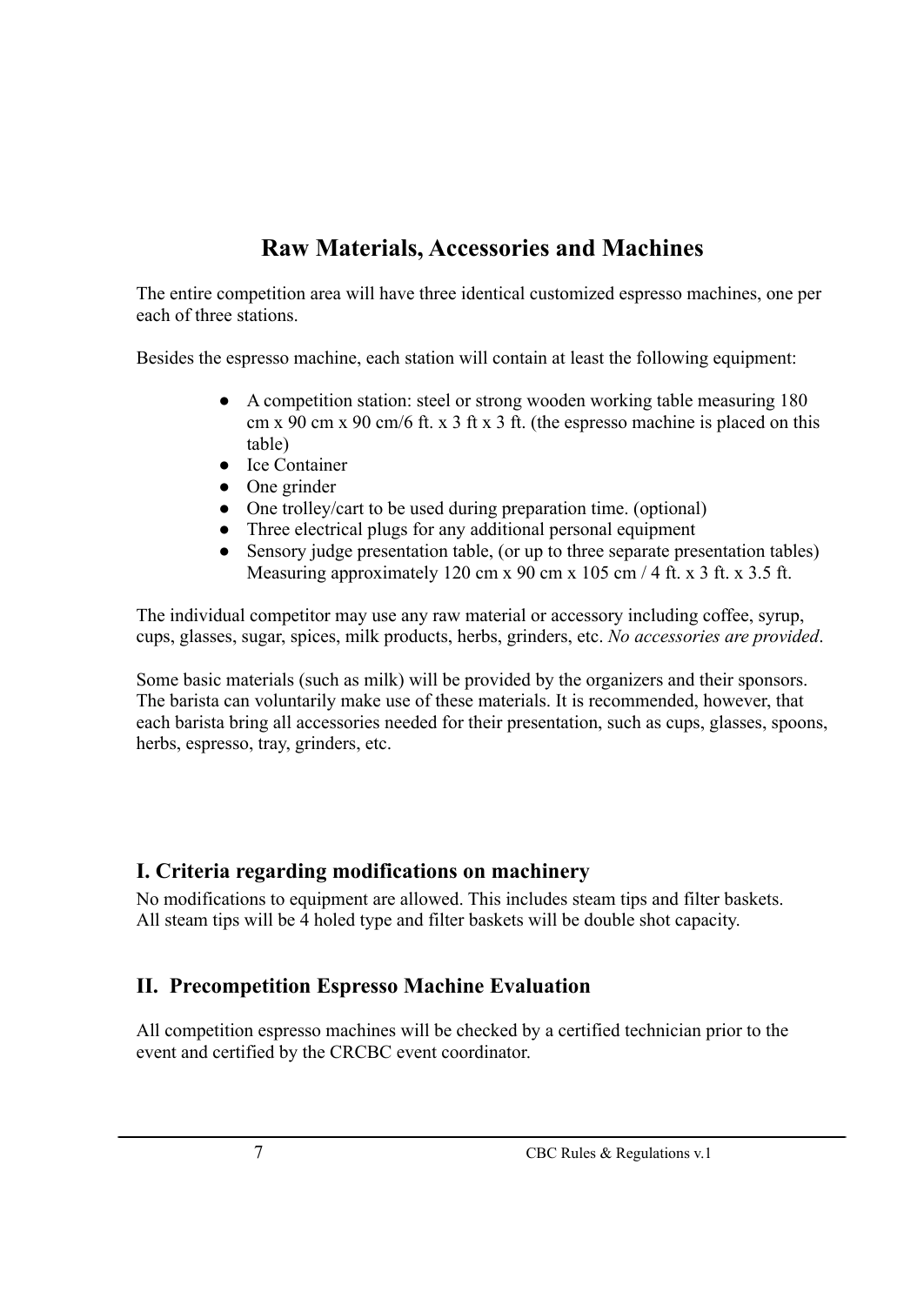# **Complaints & Appeals**

All complaints and appeals must be submitted in written form and contain the following general information:

- Complainant (person/café/business, etc.)
- A statement detailing the problem
- Time and date references
- Reference to all the persons involved, and specific details
- Complete contact information i.e. Phone number; fax number; email address; street address.

Any complaints and/or appeals, which do not, as a minimum, include the details above; will be refused without further consideration. These will include complaints and/or appeals that *arise during* the actual competition of the CRCBC.

Complaints and/or appeals are given to the competition CRCBC Head Judge during the holding of the championship that should preferably be a CBC representative.

Decisions made by the CRCBC Head Judge concerning appeals are permanent.